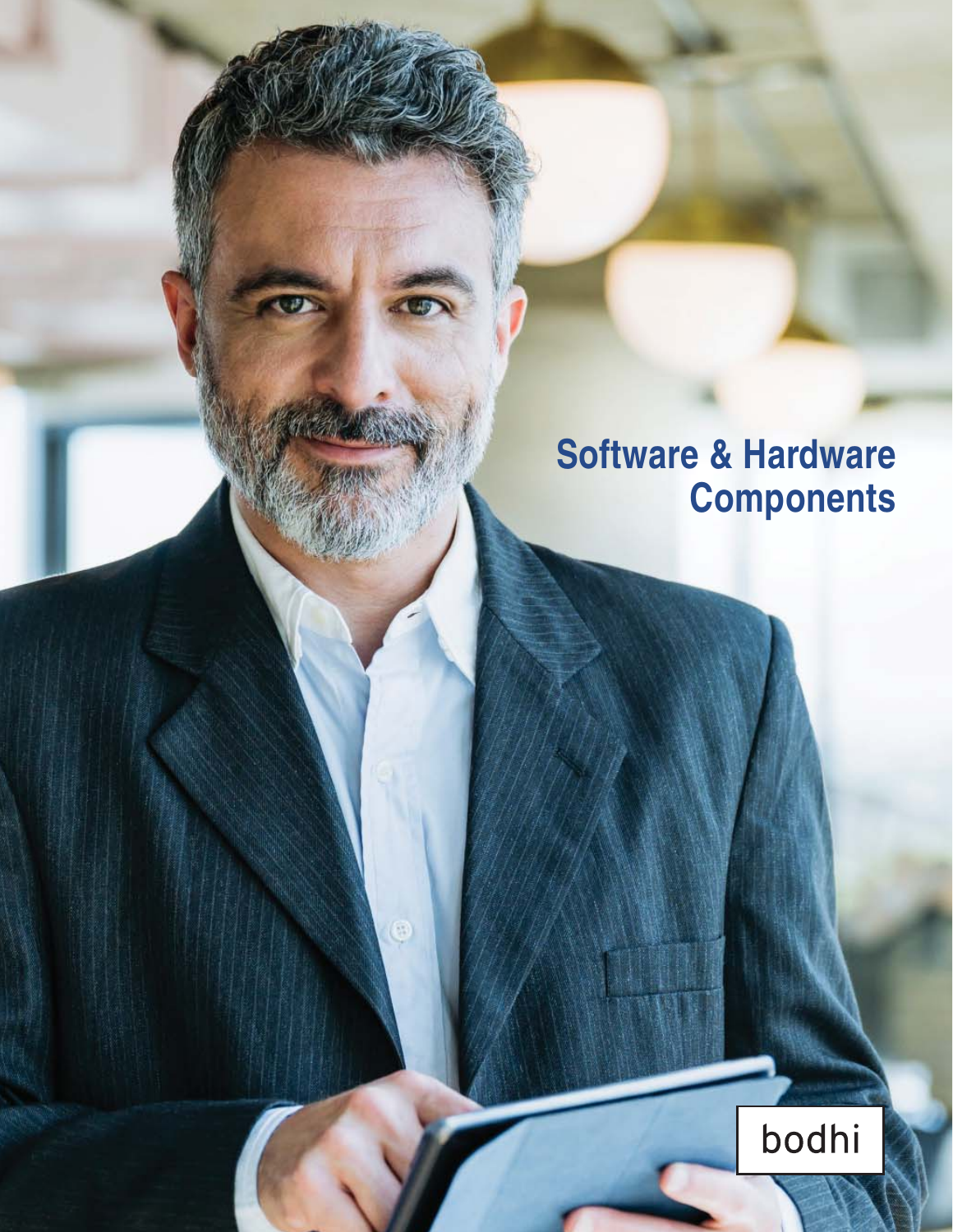## Bodhi Software



Intuitive, comprehensive monitoring and control of guest rooms, meeting rooms, restaurants and common areas will be yours with Bodhi.

Bodhi brings all the technology on your property together under a single interface so simple anyone can begin using it right away.

Extremely secure, Bodhi provides role-based access to rooms, areas, systems and devices, and all communications are encrypted.

Crucially, Bodhi will help you significantly reduce energy costs, avoid or minimize flood, water, and mold damage, shrink maintenance and personnel costs, improve security, and lower insurance rates, all while improving guest satisfaction.

Choose only the software components you need and match them with low-cost hardware from Bodhi or with the Crestron or other control systems you already own.

#### Dashboard, Analytics, Control, Events

**#DACE** is Bodhi's core application, bringing you centralized monitoring, analysis, control, and scheduling of virtually all the technology on your property from a single interface.

#### **An extremely simple Dashboard**

(shown above) allows you to look at

your property as a whole, then drill down to individual areas, rooms, scenes, systems and devices.



**Analytics** automatically logs device and system use plus alerts and trouble tickets, then graphically displays them. A customizable reporting package dives deeply into performance, tracking life and energy use, scheduling preventative maintenance, and reviewing the use and value of each component.

**Control** configures or adjusts systems and devices as appropriate. Adjust temperature, open and close draperies, turn on lights or trigger lighting



presets (and much more) right from your Dashboard.

**Events** allows you to set up alerts then automatically send them to appropriate staff via SMS texts or email. For example, alert security should a door be left open; notify maintenance if there's a leak or flood. Events

automatically sets up a Trouble Ticket from any alert, making it easy to monitor its resolution.

#### Bodhi Event Scheduling

| <b>March 2021</b>         |                              |                           |                     |                            | * International    | <b>Side of</b><br>٠ |
|---------------------------|------------------------------|---------------------------|---------------------|----------------------------|--------------------|---------------------|
| <b>MF#P</b>               | --                           | <b>MON-01</b>             | <b>Tue</b> 46       | <b>MOLD</b>                | 1065 64            | <b>FW-95</b>        |
| 675am                     | <b>Affair</b>                | Arthur.                   | 655am               | 6/Set                      | situal             | <b>Affan</b>        |
| Marking                   | Morning                      | hAprocing                 | Monting             | Morning                    | Morning            | Marking             |
| <b>traum</b>              | <b>112am</b>                 | <b>Stige</b>              | <b>Trius</b>        | <b>Fiftun</b>              | <b>Hitlam</b>      | testan              |
| Start of Day              | Start of Day                 | Start of Day              | <b>Start of Day</b> | Start of Day               | Linch              | Lunch               |
| <b>Hiller</b>             | 1915-4                       | <b>Skidwa</b>             | <b>Hitler</b>       | <b>Hilder</b>              | 1.15 <sub>nm</sub> | 3.25 <sub>nm</sub>  |
| Luses                     | Linch                        | Luxen                     | Luxen               | <b>Luxeli</b>              | Catanika Time      | Cafenba Time        |
| 5.2 Sept.                 | 3.25pm                       | 3.25nm                    | $3.2$ during        | 3.2 Kurs                   | 5.25pm             | 5.25pm              |
| Caterine Time             | Calerin Time                 | <b>Calvelia Time</b>      | Calendar Time       | Calerin Time               | Exercise           | Eureless            |
| <b>Billion</b>            | 0.25mm                       | 5.05pm                    | <b>9.24pm</b>       | <b>3.26pm</b>              | <b>B-45uni</b>     | <b>B-45pm</b>       |
| Evening                   | Evening                      | Evening                   | Evening             | Evening                    | Generated          | Grandmisster        |
| <b>Exten</b><br>Condright | <b>Sollars</b><br>Geodelight | <b>SASAN</b><br>Gendeland | \$45mm<br>Goodnight | <b>BATure</b><br>Goodnight | 4 Integrated       | 4 Scheen Inc.       |
| de Schedurg (ed)          | at Schedule Int.             | A. Schedule on            | de Bellevicio est.  | di Schedule 20             |                    |                     |

**#ES.** The Bodhi Event Scheduler combines a calendar with a job panel to create and schedule one-time or recurring events using almost any kind of technology. For example, turn lights on or off and select lighting levels. Combine multiple fixtures into groups and schedule them together. Set up or trigger presets and scenes. Schedule by the hour and minute or by the astronomical times of sunrise and sunset.

## Bodhi Presence Detection

**#PD.** A simple module that works with a Bodhi or Crestron occupancy sensor or Bodhi Thermostat to allow Bodhi to trigger 'welcome,' and 'away' presets that include light-



ing, climate, audio, video and other technologies. Used with Bodhi PMS Integration, it can alert your property management system of the presence of guests in each room.

#### Bodhi Predictive Maintenance

**#PM.** Predict the potential failure of various components and systems on your property, then send alerts requesting timely maintenance. In this way, avoid downtime and keep guests safer and more satisfied.

Bodhi Predictive Maintenance does all this by tracking not only the age and hours of use of each component but its adherence to its manufacturer's specifications. Should a component begin to draw more AC power than specified, for example, Predictive Maintenance can detect that and send an alert to your staff to service or replace that item.

#### Alexa Voice Integration for Bodhi

**#AVI.** Your guests will love voice control.

When used with an Echo-compatible device and a Crestron,



Bodhi, or compatible third-party control system, Bodhi Alexa Voice Integration gives guests the ability to control lights, shades, draperies, climate and entertainment systems with simple, intuitive voice commands. In addition, it will allow you to monitor and manage your Alexa devices from the dashboard and other Bodhi modules.

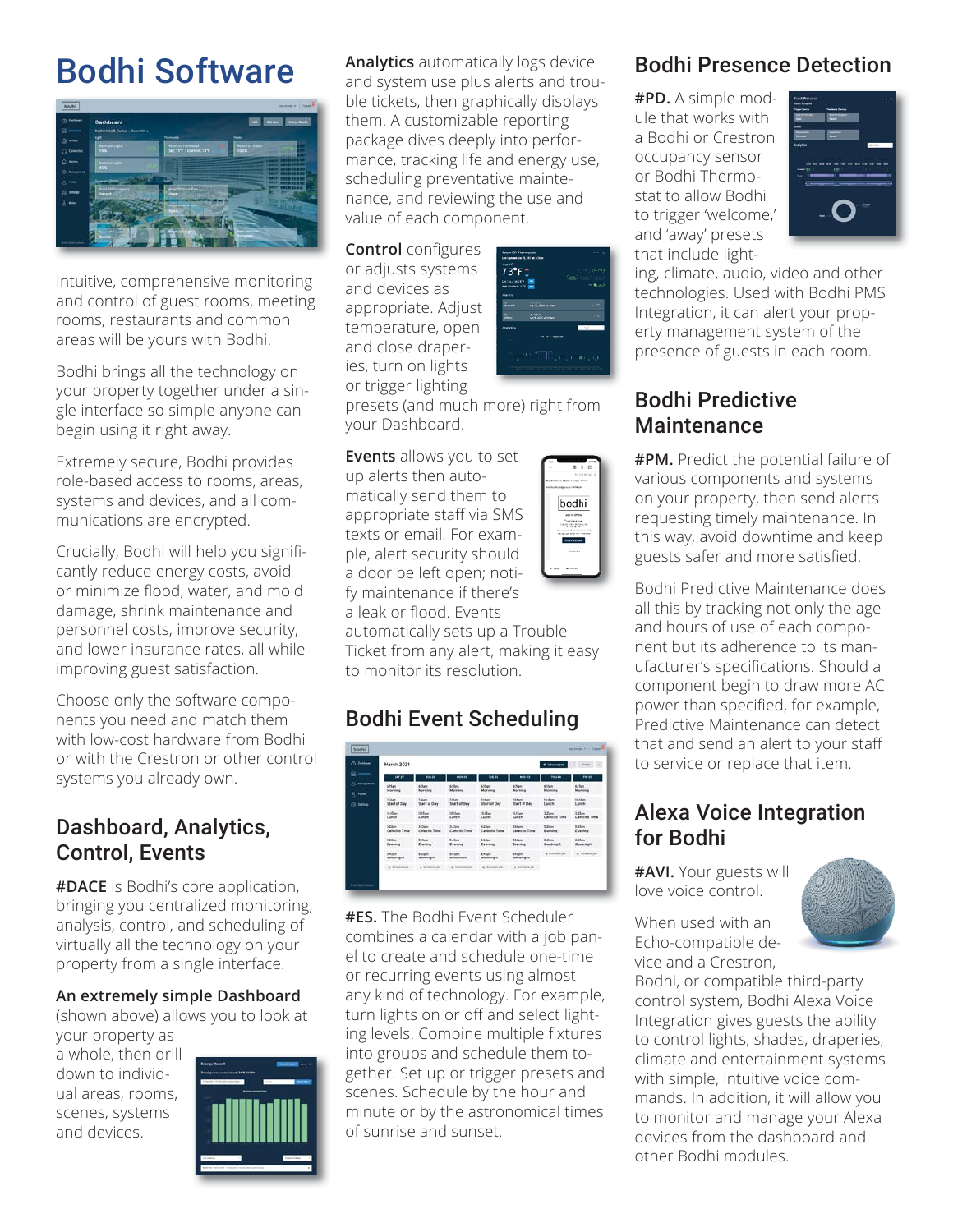### Bodhi PMS Integration



**#PMS.** Enhance the power of Bodhi by integrating it with your property management system, triggering 'welcome' scenes at the arrival of new guests, energy-saving 'eco' modes when they check out, and, depending on the other Bodhi components you choose, keep the PMS appraised of the presence of guests or others in a room.

## Bodhi API Access

**#API.** Add the power of Bodhi into the native, branded apps created for your property or hospitality chain.

Now guests will be able to operate the lighting, shading, climate and entertainment systems installed

in their guestrooms using their smart phones and your app!

## Bodhi Hardware

Low-cost Bodhi wireless components extend the power of Bodhi software to monitor and control key functions of your property.

## Bodhi Bridge

A simple device that greatly enhances your ability to manage the many technologies on your property.



The Bridge combines a wireless radio with an Ethernet port, two wired general purpose inputs, and either a Wi-Fi or LTE cellular card. Together they allow you to connect up to 32 certified Bodhi wireless devices plus water meters, AC power meters, and specialized instruments and sensors to Bodhi.

### Bodhi Thermostat

An elegant, one-piece temperature and humidity controller with integrated occupancy sensor. For one- and



two-stage control of forced air, radiant, heat pump, and fan coil HVAC systems.

Communicating with Bodhi via either a Wi-Fi or LTE cellular connection, the Thermostat also signals the presence of guests and is controlled by Bodhi in return.

With studies by Energy Star showing that an energy management system can save hotels 35% - 45% of their total guestroom energy costs by turning down the climate systems in unrented rooms, it only makes sense to install such a system.

Yet the Bodhi Thermostat goes beyond those basic savings by allowing Bodhi to trigger temperature, lighting, and other setbacks even when rooms are rented, but guests are away.

## Bodhi Thermostat Bridge

Like the Thermostat, the Bodhi Thermostat Bridge can save at least 35% - 45% of your guestroom energy costs using its built-



in occupancy sensor and encrypted Wi-Fi or LTE cellular communications with Bodhi.

At the same time, its built-in Bridge can connect up to 32 certified Bodhi devices wirelessly, plus many standard water meters, AC power meters, specialized instruments and sensors via a general purpose wired input.

In this way, this single, low-cost device can be the hardware hub of any Bodhi-controlled room, providing everything you need to monitor, manage and control all of the technology in a guestroom or residence.

#### Bodhi Wireless Door Sensor

Add a new level of protection to your property by alerting security when a guest leaves a door open. With the Wireless Door Sensor installed, the dashboard in Bodhi



will always tell you if a door is open or shut, and Bodhi can send alerts if it's left open for a specified period, say 10 or 15 minutes. Bodhi can even trigger events, such as shutting down the AC, if the door stays open past a specific timespan.

#### Bodhi Wireless Occupancy Sensor

A low-cost, reliable sensor that detects when guests or homeowners are present or away, allowing Bodhi to trigger energy-saving temperature, lighting, and other setbacks based on their presence.

Used with Bodhi PMS Integration, it can also alert your property management system of the presence of guests in each room.